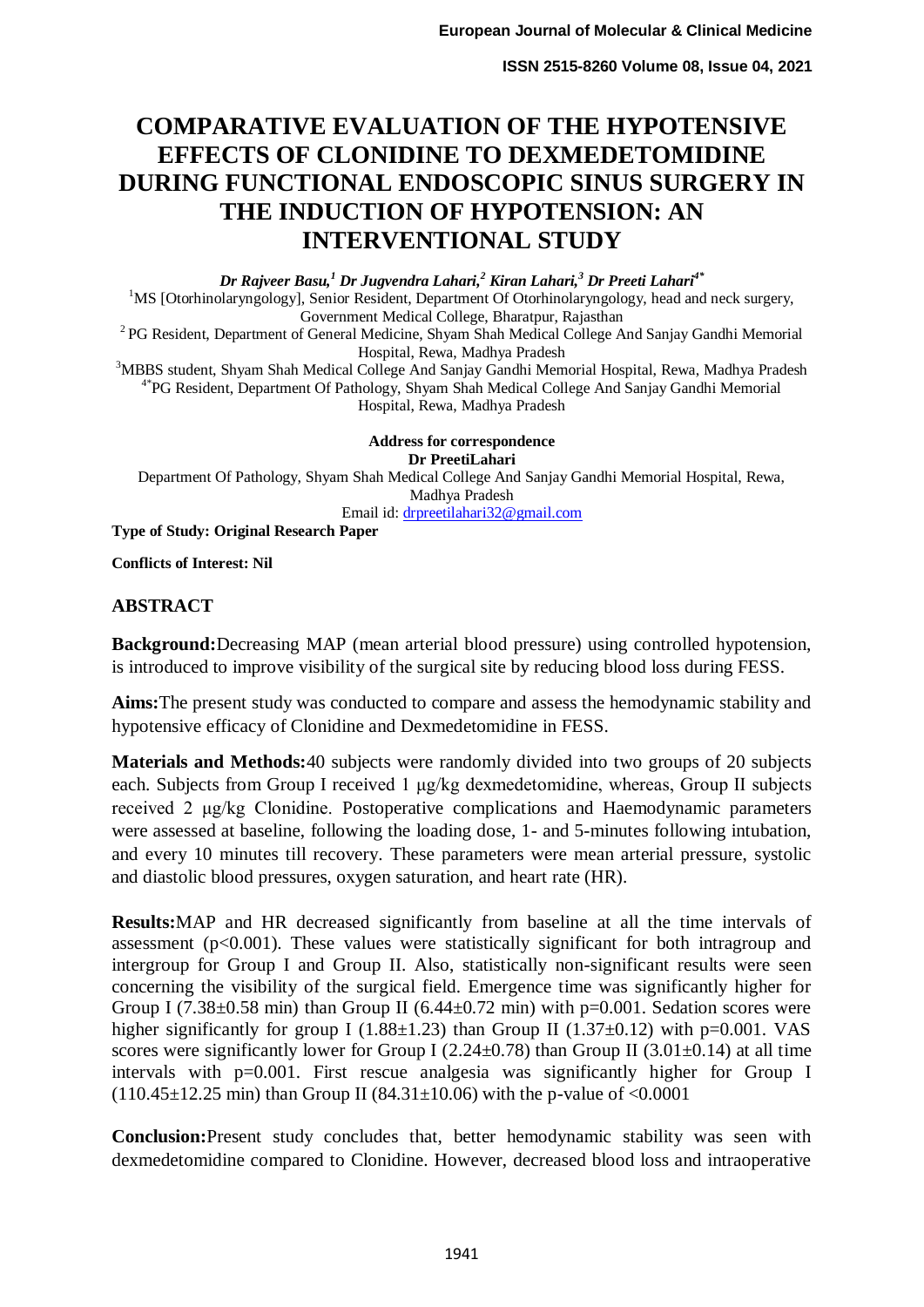visibility were comparable for both dexmedetomidine and Clonidine. Sedation and prolonged anesthesia were also better with dexmedetomidine.

**Keywords:**Clonidine, Dexmedetomidine, induced hypotension, FESS, Functional Endoscopic Sinus Surgery.

### **INTRODUCTION**

Nasal and sinus pathologies are treated surgically using FESS (Functional endoscopic sinus surgery), which is an important surgery conducted frequently. However, bleeding at the site of the surgery is a major limitation concerning visibility during Functional endoscopic sinus surgery. Owing to this challenge encountered, decreasing MAP (mean arterial blood pressure) using the controlled hypotension, is introduced to improve visibility of the surgical site by reducing blood loss during FESS. This reduction is achieved by hypotensive anesthesia, where mean arterial pressure can be reduced to 65-70mmhg or by 30% from the baseline values. However, various side effects are seen associated with induced hypotension including cerebral hypoperfusion, acidosis, acute kidney injury, and/or vital organs ischemia, and these side effects need to be managed.<sup>1</sup>

The agents used for induced hypotension are beta-blockers, sodium nitroprusside and like vasodilators, inhaled anesthetics in a higher dose, and/or nitroglycerine. These agents are either used alone or in combination with each other for induced hypotension. The ideal agent for achieving hypotension has not been established yet. However, the desirable properties of an ideal agent for induced hypotension are rapid onset, easy administration, dose-dependent effect, acceptable half-life, and rapid elimination.<sup>2</sup>

The two commonly used total anesthetic agents and sedative-analgesic agents are Clonidine and Dexmedetomidine.Dexmedetomidine is approved by the USFDA (United States Food and Drug Administration) as a total anesthetic agent and sedative-analgesic agent in both pediatric and adult subjects with acceptable potency.Dexmedetomidine works on central a-2A and imidazoline type 1 receptors.<sup>3</sup> Decrease in heart rate and blood pressure is reported owing to norepinephrine release reduction via the action of dexmedetomidine on these receptors. The mode of action for Clonidine is via a-1 agonist properties as it is a selective a-2 adrenergic agonist. Clonidine functions by reducing the output of the sympathetic nervous system from the CNS (Central Nervous System).Considerable data in literature have shown that mucosal bleeding is reduced by administering Clonidine preoperatively in FESS, which in turn, helps in improving visibility and decreasing intra-operative duration.<sup>4</sup>

Both Clonidine and Dexmedetomidine have been widely used for decreasing hemodynamic response to tracheal intubation and laryngoscopy. However, data in the literature concerning the comparison of the efficacy of induced hypotension using Dexmedetomidine and Clonidine during Functional Endoscopic Sinus Surgery (FESS) is scarce in the literature.Hence, the present study was conducted to compare and assess the hemodynamic stability and hypotensive efficacy of Clonidine and Dexmedetomidine in FESS.

### **MATERIALS AND METHODS**

The present prospective clinical interventional study was conducted to compare and assess the hemodynamic stability and hypotensive efficacy of Clonidine and Dexmedetomidine in FESS. The study was conducted atShyam Shah Medical College And Sanjay Gandhi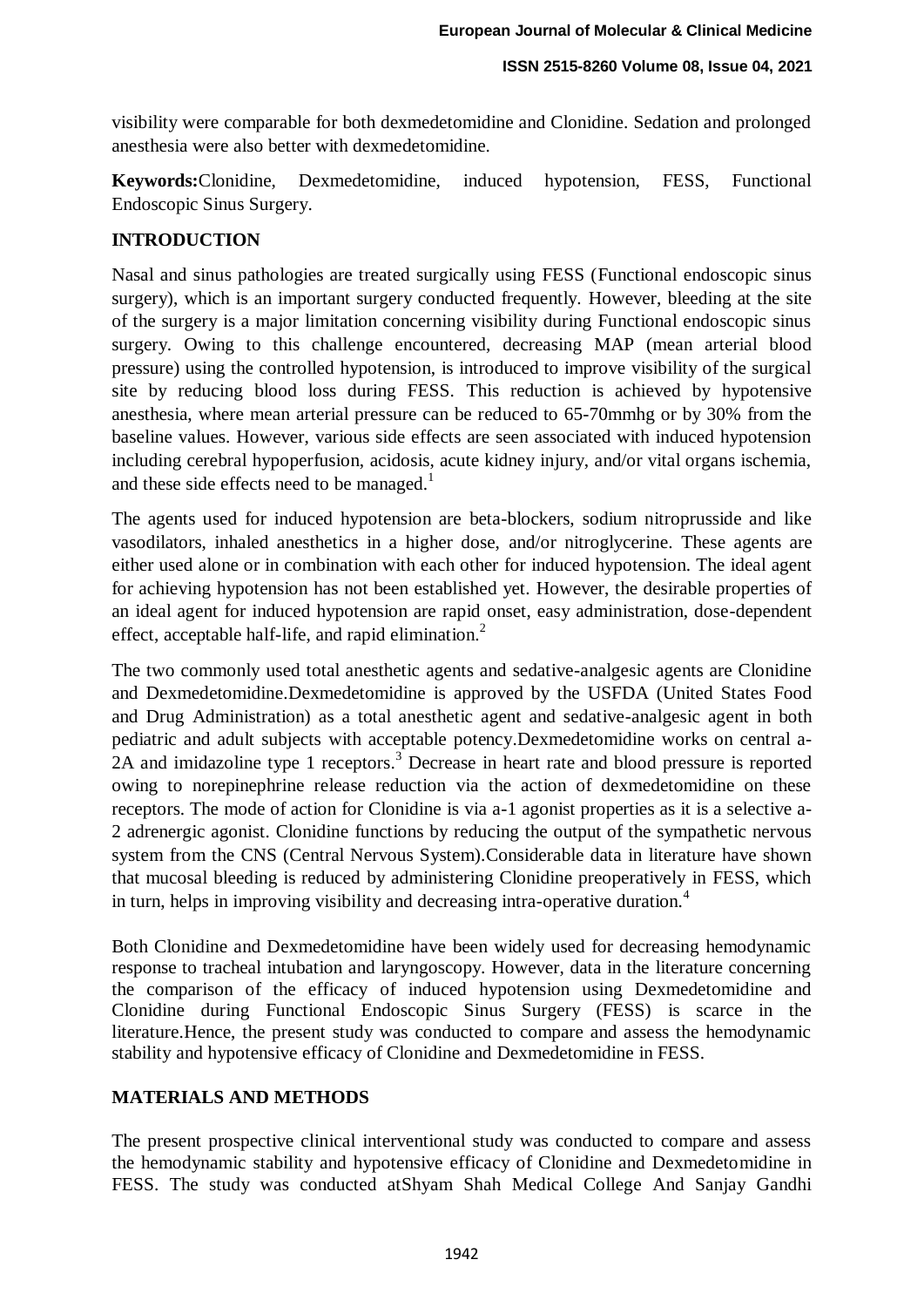Memorial Hospital, Rewa, Madhya Pradeshafter obtaining clearance from the concerned Ethical committee.The study included a total of 40 subjects from both genders. The subjects were enrolled after obtaining the informed consent verbally as well as in the written format.

The inclusion criteria for the study were subjects who had to undergo FESS of a duration between 1 hour to 70 minutes, subjects from both the genders, weight range of 45-65 kgs, subjects within the age range of 20 years to 54 years, and the subjects willing to participate in the study. The exclusion criteria for the study were subjects allergic to either clonidine or dexmedetomidine, recurrent sinus allergy, hypertension, heart blocks, autonomic neuropathy, coronary artery disease, renal dysfunction,rhinorrhoea, coagulation abnormalities, cerebral insufficiency, and/or hepatic dysfunction.

The study was blinded where the recording of the study parameters and administration of the anesthesia was done by two different anaesthesiologists. Before the surgery, a pre-anesthetic evaluation was done. All 40 subjects were randomly divided into two groups of 20 subjects each. Subjects from Group I received 1 μg/kg dexmedetomidine, whereas, Group II subjects received 2 μg/kg Clonidine. Before administering the anesthesia, fasting status was confirmed for all the subjects followed by anesthesia induction with 1.5mg/kg succinylcholine and 5mg/kg thiopentone sodium which was maintained throughout the surgery. 10 minutes before the general anesthesia induction, the loading dose of the study drug was given which was maintained till surgery completion. The dose was not maintained in cases where hypotension was below the threshold.

Hemodynamic parameters were assessed at baseline, following the loading dose, 1- and 5 minutes following intubation, and every 10 minutes till recovery. These parameters were mean arterial pressure, systolic and diastolic blood pressures, oxygen saturation, and heart rate (HR). Frequent suction need and bleeding severity at the surgical site were assessed using Fromme and Boezaart.<sup>5</sup>Loss of blood was estimated by counting blood-soaked gauges and by measurement of suction container volume after subtracting the volume of irrigation fluid. Emergence time was estimated from the time between anesthetic discontinuation to eye-opening on verbal instructions.

Postoperatively, every 30 minutes, sedation scores (Ramsay Sedation Score<sup>6</sup>), emergence time, and hemodynamic parameters were assessed. VAS was also assessed postoperatively at 15-minute intervals till a VAS score of 3 was reached. First rescue analgesia was also assessed after receiving iv 75mg diclofenac. Postoperative complications including bradycardia (HR<50/min), hypotension, mouth dryness, shivering, vomiting, and nausea were also assessed. Mean arterial pressure of <65mmHg was considered as hypotension, which was managed.All other complications were also managed using appropriate drugs.

The collected data were subjected to the statistical evaluation using SPSS software version 21.0 (Chicago, IL, USA) and t-test. The data were expressed in percentage and number. The level of significance was kept at  $p<0.05$ .

# **RESULTS**

The present prospective clinical interventional study was conducted to compare and assess the hemodynamic stability and hypotensive efficacy of Clonidine and Dexmedetomidine in FESS. The study included a total of 40 subjects from both genders. weight range of 45-65 kgs, subjects within the age range of 20 years to 54 years. All 40 subjects were randomly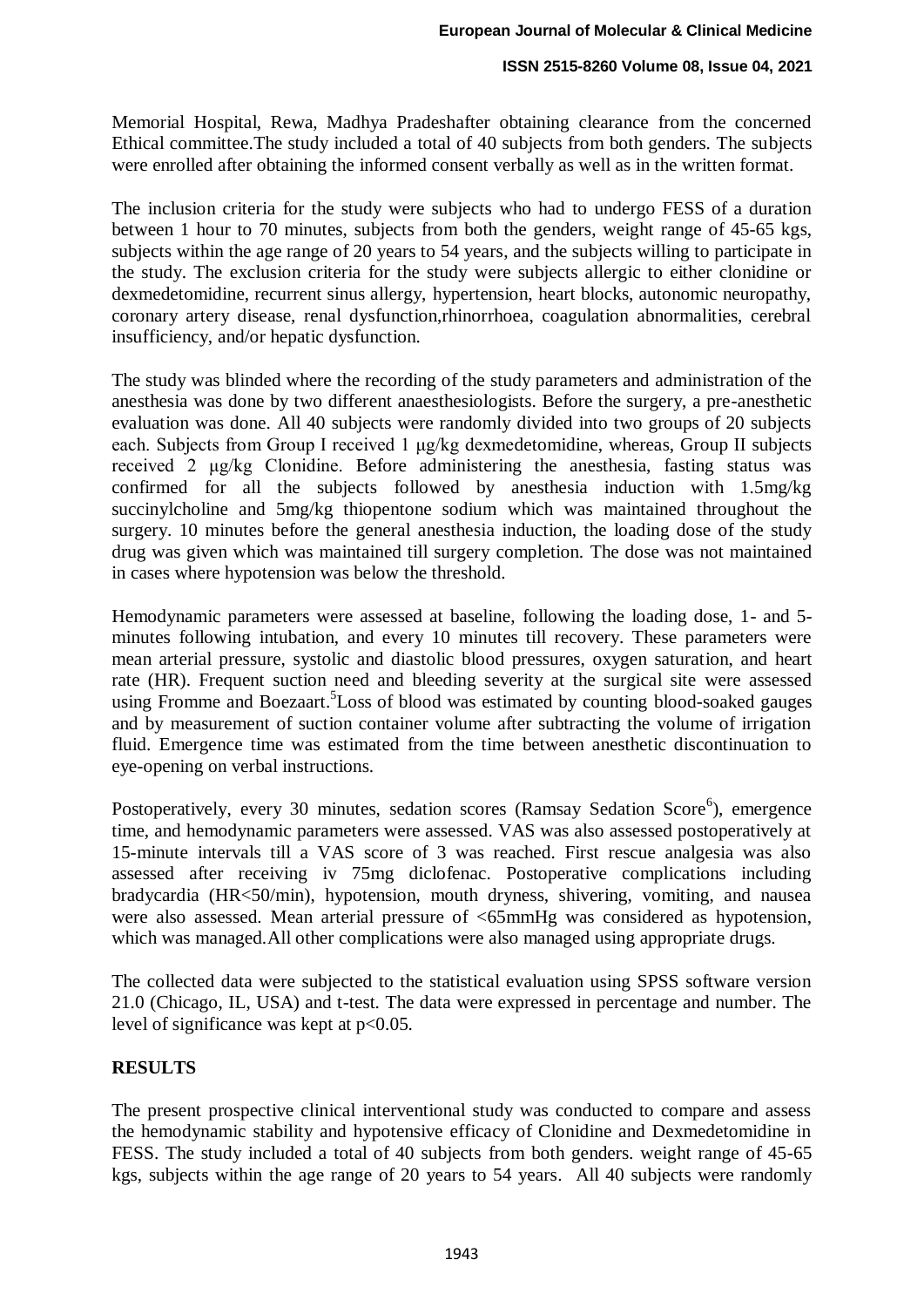divided into two groups of 20 subjects each. Subjects from Group I received 1 μg/kg dexmedetomidine, whereas, Group II subjects received 2 μg/kg Clonidine. The demographic characteristics of the two groups are compared and depicted in Table 1. The mean age of the study subjects of Group I and Group II was  $27.25 \pm 7.73$  and  $27.51 \pm 8.66$  years respectively. This difference was statistically non-significant with a p-value of 0.9207. All the demographic characteristics were comparable and statistically non-significant between the two groups. The p-values for gender, ASA status, weight, and surgery duration were 0.812, 0.753, 0.4450, and 0.5188 respectively.

On assessing the heart rates and mean arterial pressure in the study subjects, it was seen that both the parameters were statistically insignificant in both the groups at baseline with pvalues of 0.6881 and 0.5432 respectively for group I and Group II. The study results showed that mean arterial pressure and heart rates both decreased significantly from baseline at all the time intervals of assessment ( $p<0.001$ ). These values were statistically significant for both intragroup and intergroup for Group I and Group II (Table 2). Also, statistically nonsignificant results were seen concerning the visibility of the surgical field.

The blood loss in the two groups during FESS was  $128.16\pm6.52$  m and  $129.73\pm6.83$  m respectively, which was statistically non-significant with  $p=0.4617$ . Emergence time was significantly higher for Group I (7.38 $\pm$ 0.58 min) than Group II (6.44 $\pm$ 0.72 min) with  $p=0.001$ . Sedation scores were higher significantly for group I (1.88 $\pm$ 1.23) than Group II  $(1.37\pm0.12)$  with p=0.001. VAS scores were significantly lower for Group I (2.24 $\pm$ 0.78) than Group II  $(3.01\pm0.14)$  at all time intervals with p=0.001. First rescue analgesia was significantly higher for Group I (110.45 $\pm$ 12.25 min) than Group II (84.31 $\pm$ 10.06) with the pvalue of <0.0001 (Table 3).

The study also assessed the postoperative complications in the two groups of study subjects. It was seen that dry mouth was seen in 20%  $(n=4)$  subjects from Group I and 5%  $(n=1)$ subject from Group II. Nausea and vomiting were seen in 15% (n=3) of study subjects from Group I and in 5% (n=1) subjects from Group II. Hypotension and bradycardia were seen in 10% (n=2) subjects from Group I and 10% (n=2) subjects from Group II (Table 4). Hypotension and bradycardia were corrected spontaneously after stopping and restricting the study drug infusion. Severe adverse effects were not encountered in any subject. Any encountered side-effect was managed effectively.

# **DISCUSSION**

The study results showed that heart rates and mean arterial pressure were statistically insignificant in both the groups at baseline with p-values of 0.6881 and 0.5432 respectively for group I and Group II. The study results showed that mean arterial pressure and heart rates both decreased significantly from baseline at all the time intervals of assessment  $(p<0.001)$ . These values were statistically significant for both intragroup and intergroup for Group I and Group II. Also, statistically non-significant results were seen concerning the visibility of the surgical field. These results were consistent with the studies by Bajwa S et al<sup>7</sup> in 2016 and Jiwanwall M et al<sup>8</sup> in 2017 where heart rate and mean arterial pressures were significantly decreased from baseline.

Concerning study parameters, blood loss in the two groups during FESS was 128.16±6.52ml and 129.73±6.83ml respectively, which was statistically non-significant with p=0.4617. Emergence time was significantly higher for Group I  $(7.38\pm0.58 \text{ min})$  than Group II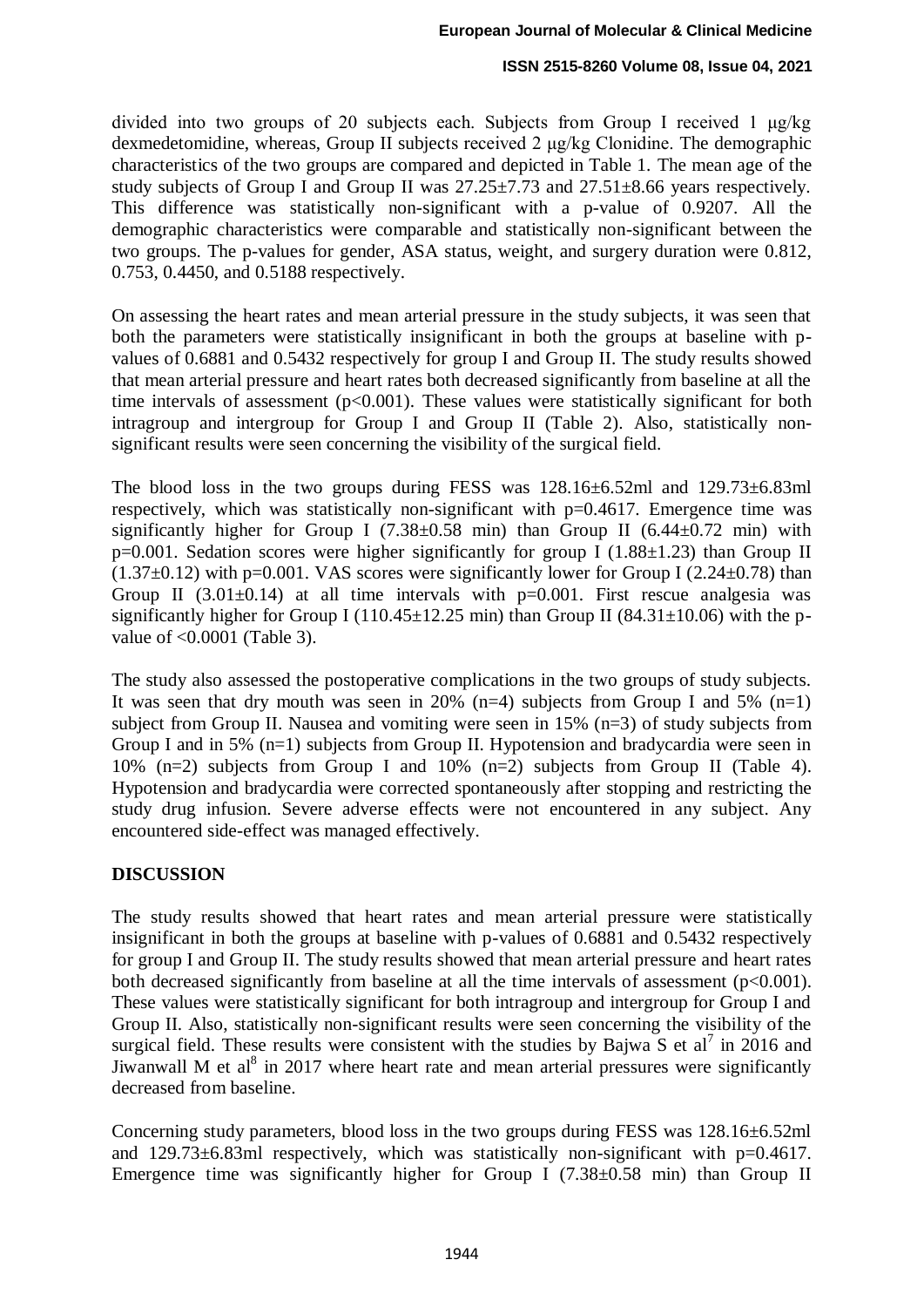$(6.44\pm0.72$  min) with p=0.001. Sedation scores were higher significantly for group I  $(1.88\pm1.23)$  than Group II  $(1.37\pm0.12)$  with p=0.001. VAS scores were significantly lower for Group I (2.24 $\pm$ 0.78) than Group II (3.01 $\pm$ 0.14) at all time intervals with p=0.001. First rescue analgesia was significantly higher for Group I (110.45±12.25 min) than Group II  $(84.31 \pm 10.06)$  with the p-value of <0.0001. These findings were in agreement with the findings of and Kumar NR et al<sup>9</sup> in 2020and Suggala KK et al<sup>10</sup> in 2020 where comparable parameters to the present study were reported by the authors.

The study also assessed the postoperative complications in the two groups of study subjects. It was seen that dry mouth was seen in 20%  $(n=4)$  subjects from Group I and 5%  $(n=1)$ subject from Group II. Nausea and vomiting were seen in 15% (n=3) of study subjects from Group I and in 5% (n=1) subjects from Group II. Hypotension and bradycardia were seen in 10% (n=2) subjects from Group I and 10% (n=2) subjects from Group II. Hypotension and bradycardia were corrected spontaneously after stopping and restricting the study drug infusion. Severe adverse effects were not encountered in any subject. Any encountered sideeffect was managed effectively. The complications seen in the present study were similar to what was reported by Guven DG et al<sup>11</sup> in 2011 and Moshiri E et al<sup>12</sup> in 2017 where authors reported dry mouth, nausea, vomiting, bradycardia, and hypotension following drug administration.

### **CONCLUSION**

Within its limitations, the present study concludes that better hemodynamic stability was seen with dexmedetomidine compared to Clonidine. However, decreased blood loss and intraoperative visibility were comparable for both dexmedetomidine and Clonidine. Sedation and prolonged anesthesia were also better with dexmedetomidine. However, the present study had few limitations including a smaller sample size, geographical area biases, recall bias, and single-institution nature. Hence, more longitudinal and prospective studies with larger sample sizes, and longer monitoring periods are needed to reach a definitive conclusion.

# **REFERENCES**

- **1.** Amit, S. Vladimir N. Anesthetic Considerations for Functional Endoscopic Sinus Surgery: A Narrative Review. Journal of Head & Neck Anesthesia. 2020;4:25.
- **2.** Lonjaret L, Lairez O, Minville V, Geeraerts T. Optimal perioperative management of arterial blood pressure. Integr blood press control. 2014;7:49–59.
- **3.** Kaur M, Singh P M. Current role of dexmedetomidine in clinical anesthesia and intensive care. *Anesth Essays Res*. 2011;5:128–33.
- **4.** Gertler R, Brown HC, Mitchell DH. Dexmedetomidine: a novel sedative-analgesic agent. Proc. Bayl Univ Med Cent. 2001;14:13-21.
- **5.** Boezaart AP, van der Merwe J, Coetzee A. Comparison of sodium nitroprusside- and esmolol-induced controlled hypotension for functional endoscopic sinus surgery Can J Anaesth. 1995;42:373–6.
- **6.** Ramsay MA, Savege TM, Simpson BR, Goodwin R. Controlled sedation with alphaxalone-alphadolone Br Med J. 1974;2:656–9.
- **7.** Bajwa SJ, Kaur J, Kulshrestha A, Haldar R, Sethi R, Singh A. Nitroglycerine, esmolol and dexmedetomidine for induced hypotension during functional endoscopic sinus surgery: A comparative evaluation J Anaesthesiol Clin Pharmacol. 2016;32:192–7.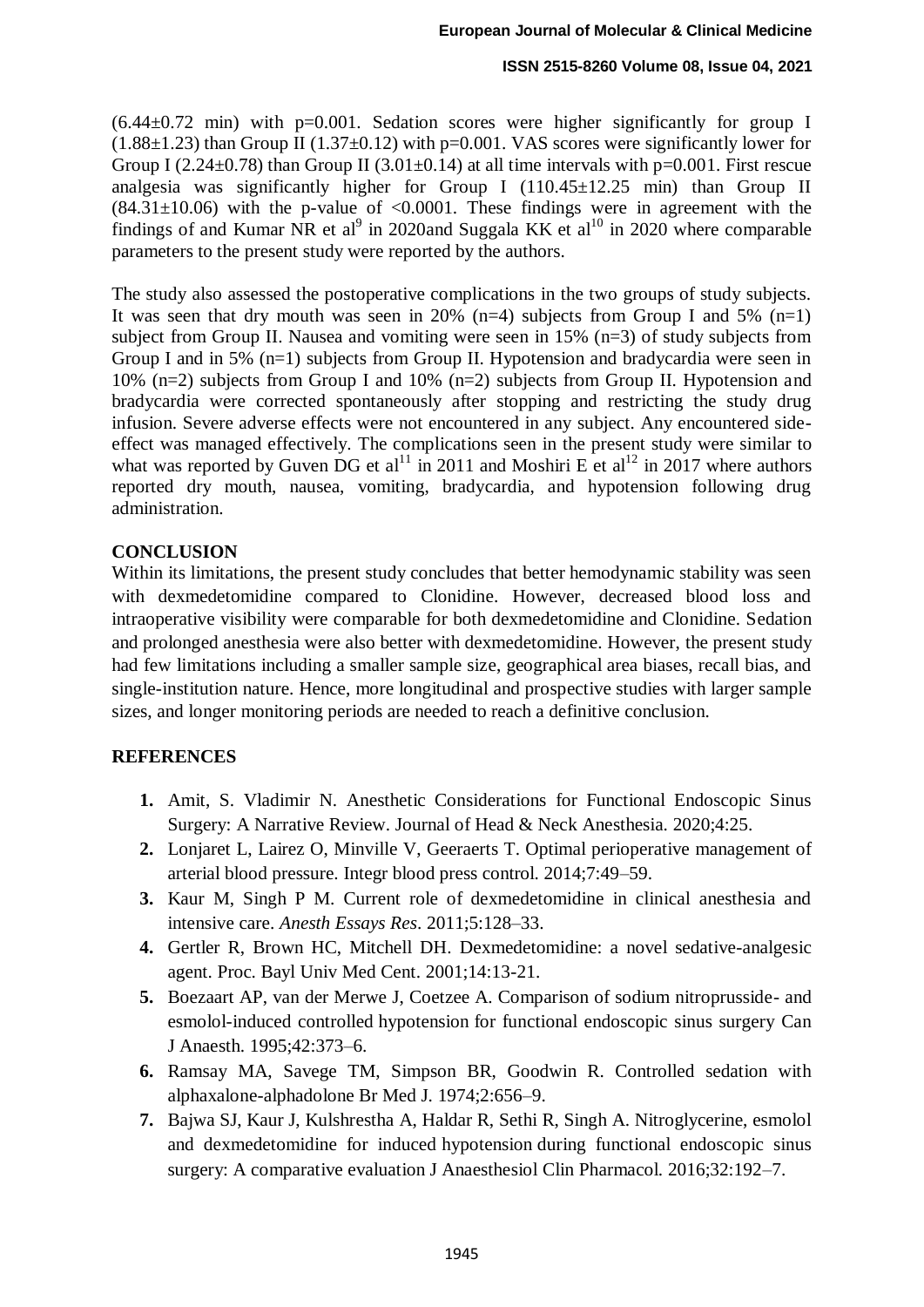- **8.** Jiwanmall M, Joselyn AS, Kandasamy S. Intravenous clonidine as a part of balanced anesthesia for controlled hypotension in functional endoscopic sinus surgery: A randomized controlled trial Indian J Anaesth. 2017;61:418–23.
- **9.** Kumar NR, Jonnavithula N, Padhy S, Sanapala V, Naik VV. Evaluation of nebulized dexmedetomidine in blunting hemodynamic response to intubation: A prospective randomized study Indian J Anaesth. 2020;64:874–9.
- **10.** Suggala KK, Kishan Rao B, Nagrale MH. Comparison of dexmedetomidine, with clonidine-based anesthesia for controlled hypotension in functional endoscopic sinus surgery J Evid Based Med Healthc. 2020;7:782–6.
- **11.** Guven DG, Demiraran Y, Sezen G, Kepek O, Iskender A. Evaluation of outcomes in patients given dexmedetomidine in functional endoscopic sinus surgery Ann Otol Rhinol Laryngol. 2011;120:586–92.
- **12.** Moshiri E, Modir H, Yazdi B, Susanabadi A, Salehjafari N. Comparison of the effects of propofol and dexmedetomidine on controlled hypotension and bleeding during endoscopic sinus surgery Ann Trop Med Public Health. 2017;10:721–5.

# **TABLES**

| <b>Characteristics</b>            | <b>Group I</b> (Dexmedetomidine) | <b>Group II (Clonidine)</b> | p-value |
|-----------------------------------|----------------------------------|-----------------------------|---------|
| Age range (years)                 | $20 - 52$                        | $21 - 54$                   |         |
| <b>Mean Age (Years)</b>           | $27.25 \pm 7.73$                 | $27.51 \pm 8.66$            | 0.9207  |
| <b>Gender</b>                     |                                  |                             |         |
| Females                           | $57\%$ (n=11)                    | $50\%$ (n=10)               | 0.812   |
| Males                             | $45\%$ (n=9)                     | $50\%$ (n=10)               |         |
| <b>ASA Status</b>                 |                                  |                             |         |
|                                   | $80\%$ (n=16)                    | $86\%$ (n=17)               | 0.753   |
| $\mathbf{I}$                      | $20\%$ (n=4)                     | $14\%$ (n=3)                |         |
| Weight (kg)                       | $55.08 \pm 6.22$                 | $53.75 \pm 4.55$            | 0.4450  |
| <b>Duration</b><br><b>Surgery</b> | $66.73 \pm 2.65$                 | $66.22 \pm 2.29$            | 0.5188  |
| (min)                             |                                  |                             |         |

### **Table 1: Demographic characteristics of the study subjects**

| <b>Time</b>                         | <b>Group I</b>         | Group II-        | p-value    |            |            |
|-------------------------------------|------------------------|------------------|------------|------------|------------|
|                                     | <b>Dexmedetomidine</b> | <b>Clonidine</b> | Intragroup | Intragroup | Intergroup |
|                                     |                        |                  | (Group I)  | (Group II) |            |
| <b>Mean Arterial Pressure</b>       |                        |                  |            |            |            |
| (mmHg)                              |                        |                  |            |            |            |
| At Baseline                         | $96.72 \pm 3.43$       | $97.33 \pm 2.83$ |            |            | 0.5432     |
| At loading dose                     | $85.97 \pm 3.27$       | $86.41 \pm 4.12$ | < 0.001    | < 0.001    | 0.7104     |
| At induction                        | $80.15 \pm 3.58$       | $85.99 \pm 6.55$ | < 0.001    | < 0.001    | 0.0012     |
| 1 min after intubation              | $78.99 \pm 2.46$       | $84.23 \pm 4.72$ | < 0.001    | < 0.001    | 0.0001     |
| 5 mins after intubation             | $72.80 \pm 5.42$       | 79.75±6.01       | < 0.001    | < 0.001    | 0.0005     |
| $10 \text{ mins}$                   | $70.23 \pm 4.25$       | $78.07 \pm 5.90$ | < 0.001    | < 0.001    | < 0.0001   |
| 70 mins                             | $70.29 \pm 2.36$       | $77.50 \pm 4.12$ | < 0.001    | < 0.001    | < 0.0001   |
| <b>Mean</b><br><b>Heart</b><br>Rate |                        |                  |            |            |            |
| (beats/min)                         |                        |                  |            |            |            |